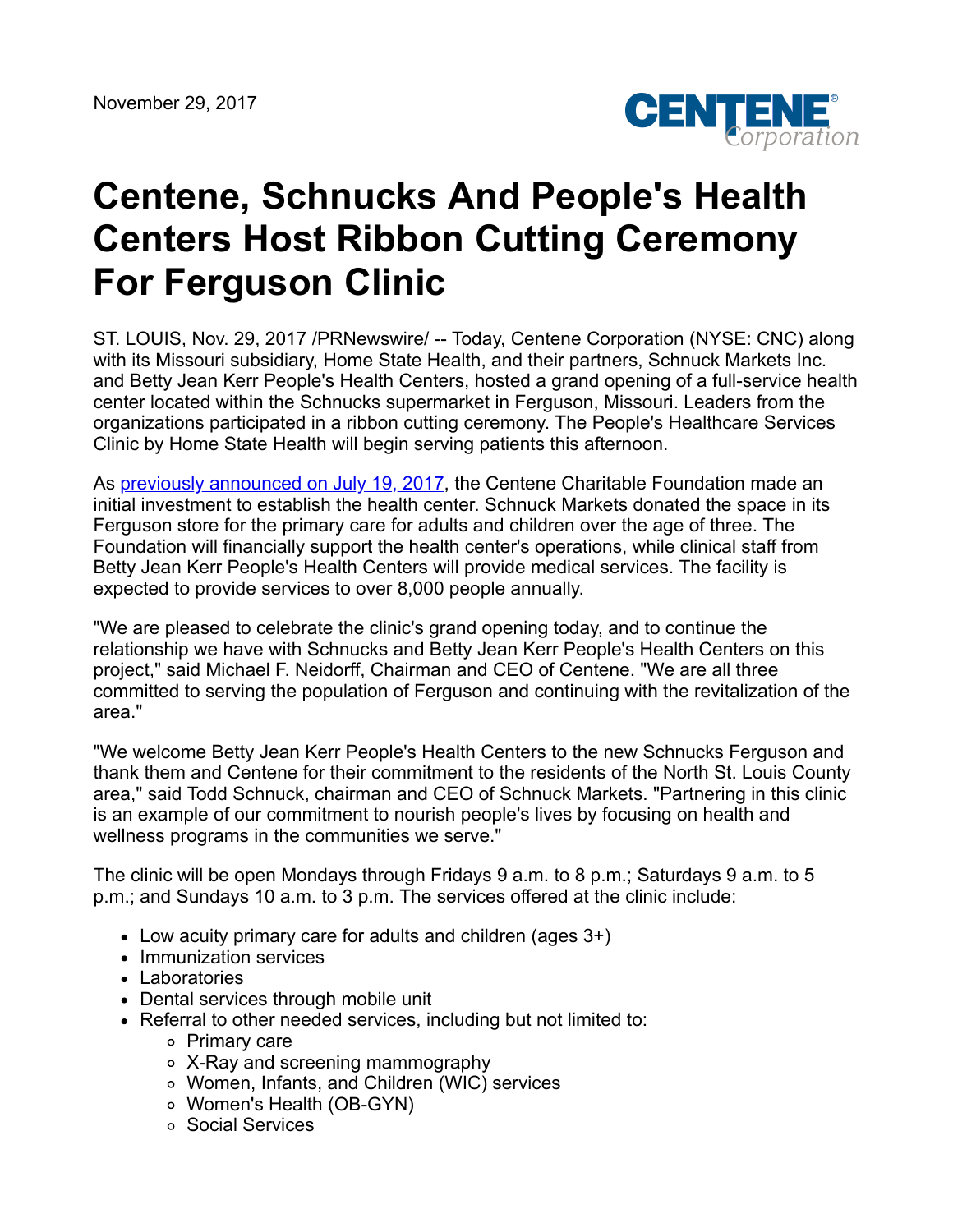"Clearly, partnerships will be critical in our efforts to help heal and promote the health and wellness of our vulnerable communities," said Dwayne Butler, CEO of People's Health Centers. "To this end, we at People's are very excited to work with Centene and Schnucks to bring valuable primary health care resources to the Ferguson community, together providing and increasing access to quality healthcare in that community."

## **About Centene Corporation**

Centene Corporation, a Fortune 100 company, is a diversified, multi-national healthcare enterprise that provides a portfolio of services to government sponsored and commercial healthcare programs, focusing on under-insured and uninsured individuals. Many receive benefits provided under Medicaid, including the State Children's Health Insurance Program (CHIP), as well as Aged, Blind or Disabled (ABD), Foster Care and Long Term Care (LTC), in addition to other state-sponsored programs, Medicare (including the Medicare prescription drug benefit commonly known as "Part D"), dual eligible programs and programs with the U.S. Department of Defense and U.S. Department of Veterans Affairs. Centene also provides healthcare services to groups and individuals delivered through commercial health plans. Centene operates local health plans and offers a range of health insurance solutions. It also contracts with other healthcare and commercial organizations to provide specialty services including behavioral health management, care management software, correctional healthcare services, dental benefits management, in-home health services, life and health management, managed vision, pharmacy benefits management, specialty pharmacy and telehealth services.

Centene uses its investor relations website to publish important information about Centene, including information that may be deemed material to investors. Financial and other information about Centene is routinely posted and is accessible on Centene's investor relations website, <http://www.centene.com/investors>.

## **About Betty Jean Kerr People's Health Centers**

Betty Jean Kerr People's Health Centers (PHC), founded in 1972, has been at the forefront of providing quality health care to the St. Louis metropolitan area for over 40 years. The mission of PHC is to provide comprehensive primary health care, such as pediatrics, internal medicine, OB/GYN, dental, mammography, behavioral health, pharmacy, radiology, podiatry and laboratory services, to meet the health needs of the entire community. PHC is committed to serving the impoverished, uninsured populations in St. Louis and St. Louis County communities. With three conveniently located health centers, and a friendly welcoming staff, PHC aspires to serve all the health care and wellness needs of the entire family. Along with traditional primary care services, PHC also offers client-centered cluster visits, community health education, nursing, mobile van outreach, school-linked services and prevention health services, which allows a seamless approach to health and wellness while improving health outcomes and decreasing disparities.

## **About Schnucks**

Founded in St. Louis in 1939, Schnuck Markets, Inc. is a third-generation, family-owned grocery/pharmacy retailer committed to nourishing people's lives. The company takes pride in its community partnerships and gives more than \$13 million annually in food to food [pantries and more than \\$1.7 million to not-for-profit organizations through the company's My](http://www.escrip.com/merchants/identity/schnucks/index.jsp) Schnucks Card program. Schnucks operates 100 stores in Missouri, Illinois, Indiana, Wisconsin and Iowa. Privately held, Schnucks employs 14,000 teammates and is headquartered in St. Louis, Missouri. Follow Schnucks on Facebook at [www.facebook.com/schnucks.](http://www.facebook.com/schnucks)